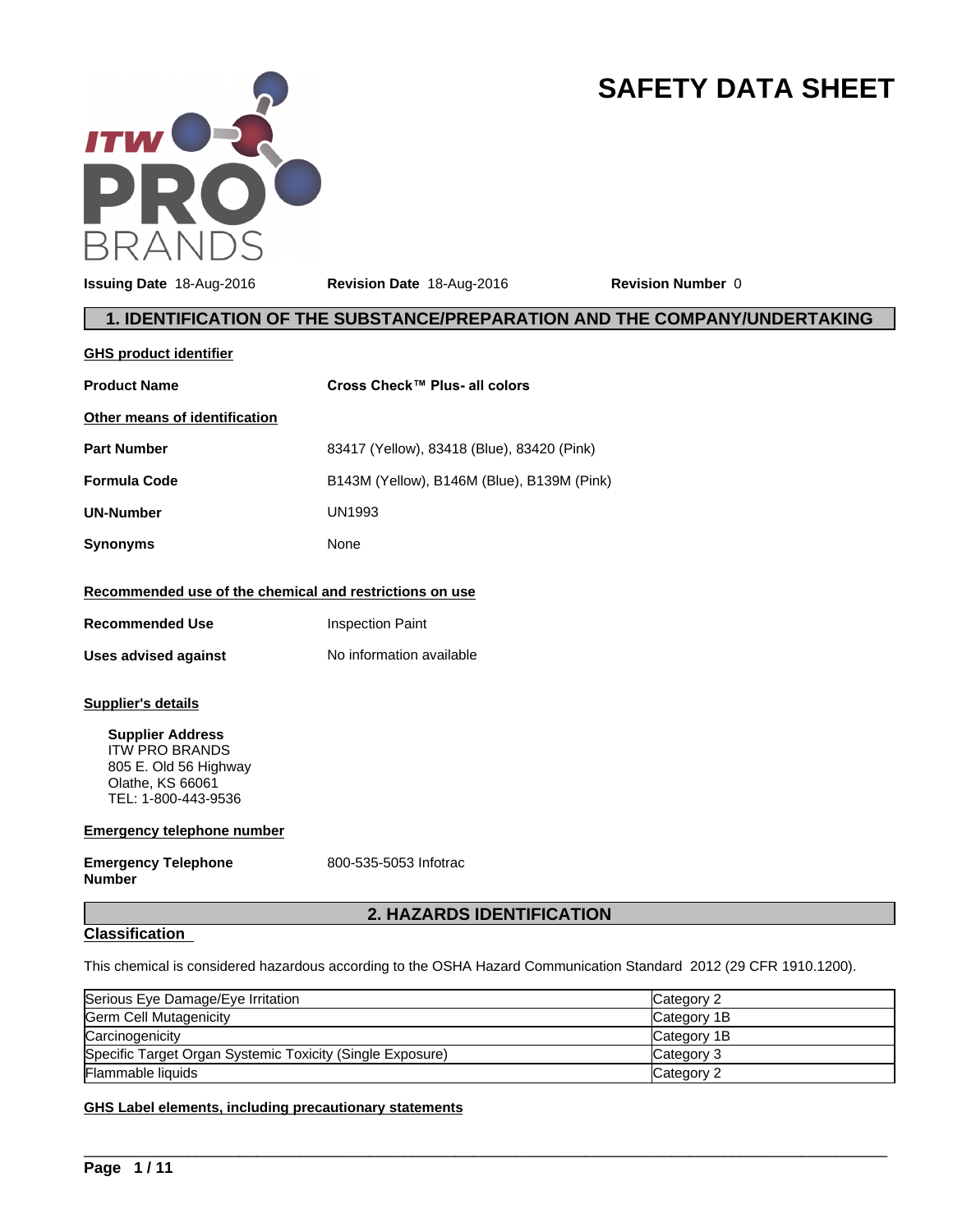# **Emergency Overview**



# **Precautionary Statements**

# **Prevention**

- Obtain special instructions before use.
- Do not handle until all safety precautions have been read and understood.
- Use personal protective equipment as required.
- Wash face, hands and any exposed skin thoroughly after handling.
- Wear eye/face protection.
- Avoid breathing dust/fume/gas/mist/vapors/spray.
- Use only outdoors or in a well-ventilated area.
- Keep away from heat/sparks/open flames/hot surfaces No smoking.
- Keep container tightly closed.
- Ground/bond container and receiving equipment.
- Use explosion-proof electrical/ventilating/lighting/equipment.
- Use only non-sparking tools.
- Take precautionary measures against static discharge.
- Keep cool.

# **General Advice**

• If exposed or concerned: Get medical attention/advice

### **Eyes**

• IF IN EYES: Rinse cautiously with water for several minutes. Remove contact lenses, if present and easy to do. Continue rinsing.

 $\overline{\phantom{a}}$  ,  $\overline{\phantom{a}}$  ,  $\overline{\phantom{a}}$  ,  $\overline{\phantom{a}}$  ,  $\overline{\phantom{a}}$  ,  $\overline{\phantom{a}}$  ,  $\overline{\phantom{a}}$  ,  $\overline{\phantom{a}}$  ,  $\overline{\phantom{a}}$  ,  $\overline{\phantom{a}}$  ,  $\overline{\phantom{a}}$  ,  $\overline{\phantom{a}}$  ,  $\overline{\phantom{a}}$  ,  $\overline{\phantom{a}}$  ,  $\overline{\phantom{a}}$  ,  $\overline{\phantom{a}}$ 

• If eye irritation persists: Get medical advice/attention.

# **Skin**

• IF ON SKIN (or hair): Take off immediately all contaminated clothing. Rinse skin with water/shower.

### **Inhalation**

• IF INHALED: Remove victim to fresh air and keep at rest in a position comfortable for breathing.

# **Ingestion**

• None

### **Fire**

• In case of fire: Use CO2, dry chemical, or foam for extinction.

### **Spills and Leaks**

•None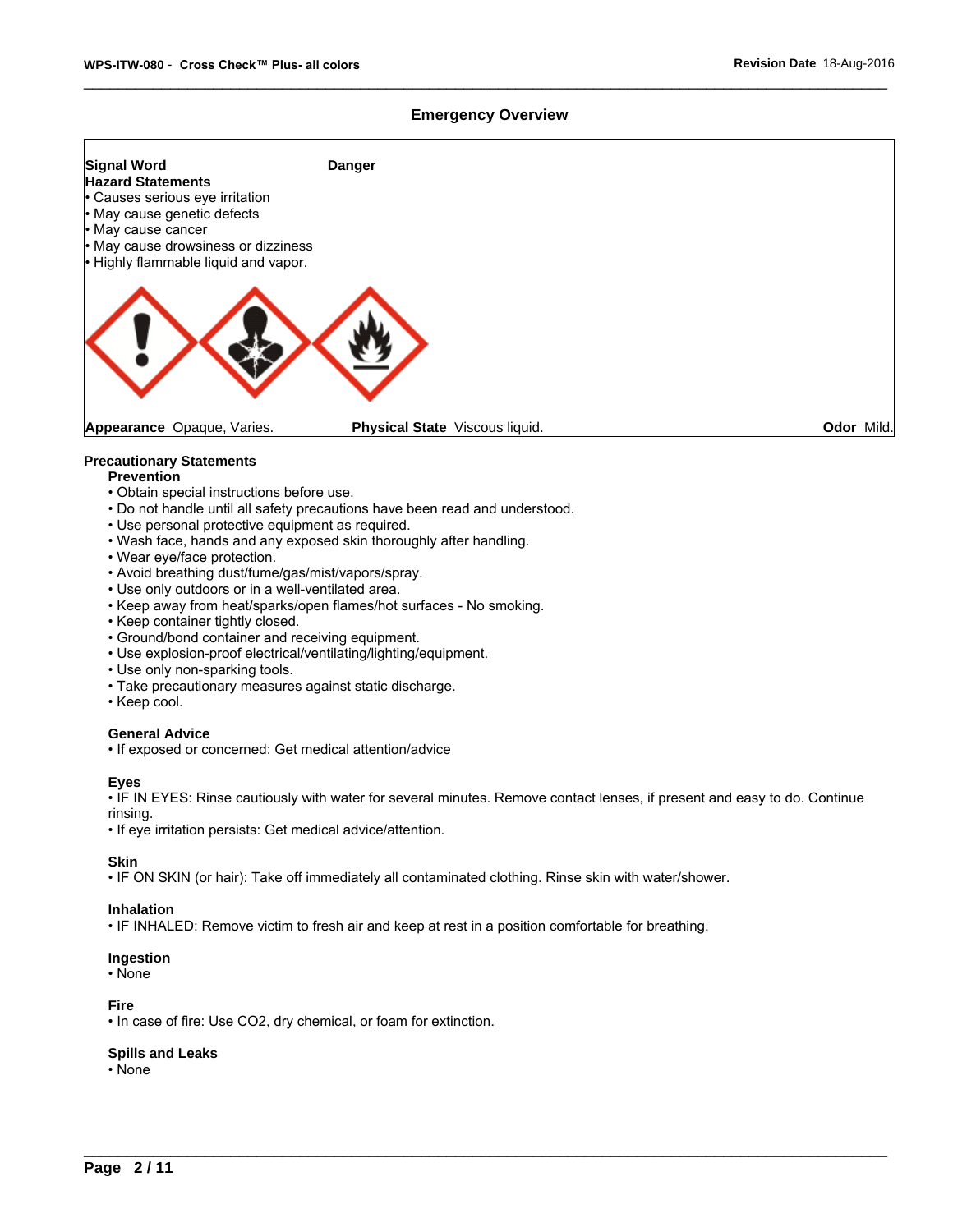# **Storage**

- Store locked up.
- Store in a well-ventilated place. Keep container tightly closed.

### **Disposal**

• Dispose of contents/container to an approved waste disposal plant.

# **Hazard Not Otherwise Classified (HNOC)**

Not applicable.

# **Other information**

Harmful to aquatic life. Harmful to aquatic life with long lasting effects.

64% of the mixture consists of ingredient(s) of unknown toxicity.

# **3. COMPOSITION/INFORMATION ON INGREDIENTS**

| <b>Chemical Name</b>              | <b>CAS-No</b> | Weight %  | <b>Trade secret</b> |
|-----------------------------------|---------------|-----------|---------------------|
| Methyl ethyl ketone               | 78-93-3       | $30 - 60$ |                     |
| Petroleum naphtha, light aromatic | 64742-95-6    | $1 - 5$   |                     |
| 1,2,4 Trimethylbenzene            | 95-63-6       | 1-5       | ÷                   |
| Kaolin                            | 1332-58-7     | $1 - 5$   |                     |
| Diacetone alcohol                 | 123-42-2      | $1 - 5$   |                     |
| C.I. Pigment Blue 15              | 147-14-8      | $1 - 5$   | $\star$             |
| 1,3,5-Trimethylbenzene            | 108-67-8      | $0.1 - 1$ |                     |
| Cumene                            | 98-82-8       | $0.1 - 1$ |                     |

*\*The exact percentage (concentration) of composition has been withheld as a trade secret.*

# **4. FIRST AID MEASURES**

| Description of necessary first-aid measures        |                                                                                                                                                                                                                         |
|----------------------------------------------------|-------------------------------------------------------------------------------------------------------------------------------------------------------------------------------------------------------------------------|
| <b>General Advice</b>                              | Immediate medical attention is required. Show this safety data sheet to the doctor in<br>attendance.                                                                                                                    |
| <b>Eve Contact</b>                                 | Immediately flush with plenty of water. After initial flushing, remove any contact lenses and<br>continue flushing for at least 15 minutes. Keep eye wide open while rinsing. If symptoms<br>persist, call a physician. |
| <b>Skin Contact</b>                                | Wash off immediately with soap and plenty of water removing all contaminated clothes and<br>shoes. If skin irritation persists, call a physician.                                                                       |
| <b>Inhalation</b>                                  | Move to fresh air. If breathing is difficult, give oxygen. If symptoms persist, call a physician.                                                                                                                       |
| Ingestion                                          | If large quantities of this material are swallowed, call a physician immediately. Do NOT<br>induce vomiting. Never give anything by mouth to an unconscious person.                                                     |
| <b>Protection of First-aiders</b>                  | Remove all sources of ignition.                                                                                                                                                                                         |
| Most important symptoms/effects, acute and delayed |                                                                                                                                                                                                                         |
|                                                    | Most Important Symptoms/Effects Eye irritation/reactions. Drowsiness. Dizziness.                                                                                                                                        |
|                                                    | Indication of immediate medical attention and special treatment needed, if necessary                                                                                                                                    |
| <b>Notes to Physician</b>                          | Treat symptomatically.                                                                                                                                                                                                  |
|                                                    |                                                                                                                                                                                                                         |

# \_\_\_\_\_\_\_\_\_\_\_\_\_\_\_\_\_\_\_\_\_\_\_\_\_\_\_\_\_\_\_\_\_\_\_\_\_\_\_\_\_\_\_\_\_\_\_\_\_\_\_\_\_\_\_\_\_\_\_\_\_\_\_\_\_\_\_\_\_\_\_\_\_\_\_\_\_\_\_\_\_\_\_\_\_\_\_\_\_\_\_\_\_ **5. FIRE-FIGHTING MEASURES**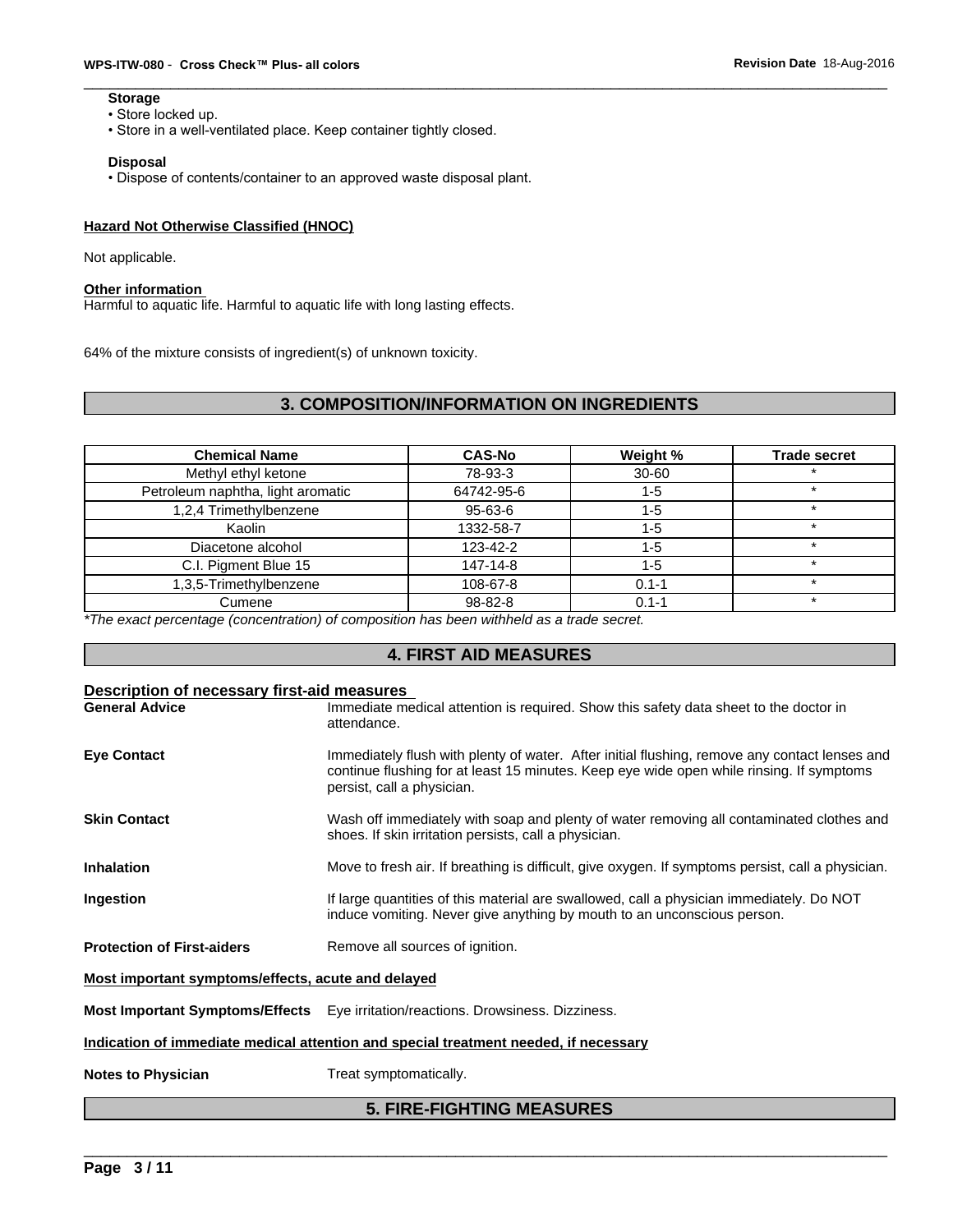# **Suitable Extinguishing Media**

Water fog. Dry chemical. Carbon dioxide (CO<sub>2</sub>).

**Unsuitable Extinguishing Media** No information available.

# **Specific Hazards Arising from the Chemical**

Vapors may travel to source of ignition and flash back. Most vapors are heavier than air. They will spread along ground and collect in low or confined areas (sewers, basements, tanks).

**Explosion Data Sensitivity to Mechanical Impact None.** None. **Sensitivity to Static Discharge** Wes.

### **Protective Equipment and Precautions for Firefighters**

As in any fire, wear self-contained breathing apparatus pressure-demand, MSHA/NIOSH (approved or equivalent) and full protective gear.

# **6. ACCIDENTAL RELEASE MEASURES**

### **Personal precautions, protective equipment and emergency procedures**

| <b>Personal Precautions</b>                           | Remove all sources of ignition. Take precautionary measures against static discharges.<br>Evacuate personnel to safe areas. Ensure adequate ventilation. Use personal protective<br>equipment. Stop leak if you can do it without risk.                                                                                  |
|-------------------------------------------------------|--------------------------------------------------------------------------------------------------------------------------------------------------------------------------------------------------------------------------------------------------------------------------------------------------------------------------|
| <b>Environmental Precautions</b>                      |                                                                                                                                                                                                                                                                                                                          |
| <b>Environmental Precautions</b>                      | Prevent further leakage or spillage if safe to do so. Prevent product from entering drains. Do<br>not flush into surface water or sanitary sewer system. See Section 12 for additional<br>Ecological Information.                                                                                                        |
| Methods and materials for containment and cleaning up |                                                                                                                                                                                                                                                                                                                          |
| <b>Methods for Containment</b>                        | Prevent further leakage or spillage if safe to do so.                                                                                                                                                                                                                                                                    |
| <b>Methods for Cleaning Up</b>                        | Non-sparking tools should be used. Small spillage: Use a non-combustible material like<br>vermiculite, sand or earth to soak up the product and place into a container for later<br>disposal. Large spillage: Pump or vacuum transfer spilled product to clean containers for<br>recovery. Absorb unrecoverable product. |

# **7. HANDLING AND STORAGE**

| Precautions for safe handling |                                                                                                                                                                                                                                                                                                                                                                                                                                                                                                                                                                                                                                   |
|-------------------------------|-----------------------------------------------------------------------------------------------------------------------------------------------------------------------------------------------------------------------------------------------------------------------------------------------------------------------------------------------------------------------------------------------------------------------------------------------------------------------------------------------------------------------------------------------------------------------------------------------------------------------------------|
| <b>Handling</b>               | Ensure adequate ventilation. Keep away from open flames, hot surfaces and sources of<br>ignition. Take precautionary measures against static discharges. Use only in an area<br>containing flame proof equipment. To avoid ignition of vapors by static electricity discharge,<br>all metal parts of the equipment must be grounded. Avoid contact with skin, eyes and<br>clothing. Empty containers pose a potential fire and explosion hazard. Do not cut, puncture<br>or weld containers. Ground and bond all lines and equipment associated with product<br>system. All equipment should be non-sparking and explosion proof. |
|                               | Conditions for safe storage, including any incompatibilities                                                                                                                                                                                                                                                                                                                                                                                                                                                                                                                                                                      |
| <b>Storage</b>                | Keep away from open flames, hot surfaces and sources of ignition. Keep away from<br>incompatible materials. Keep containers tightly closed in a cool, well-ventilated place. Keep<br>out of the reach of children. Keep container closed when not in use.                                                                                                                                                                                                                                                                                                                                                                         |
| <b>Incompatible Products</b>  | Strong oxidizing agents. Strong reducing agents. Strong alkalis. Strong acids.                                                                                                                                                                                                                                                                                                                                                                                                                                                                                                                                                    |

# \_\_\_\_\_\_\_\_\_\_\_\_\_\_\_\_\_\_\_\_\_\_\_\_\_\_\_\_\_\_\_\_\_\_\_\_\_\_\_\_\_\_\_\_\_\_\_\_\_\_\_\_\_\_\_\_\_\_\_\_\_\_\_\_\_\_\_\_\_\_\_\_\_\_\_\_\_\_\_\_\_\_\_\_\_\_\_\_\_\_\_\_\_ **8. EXPOSURE CONTROLS / PERSONAL PROTECTION**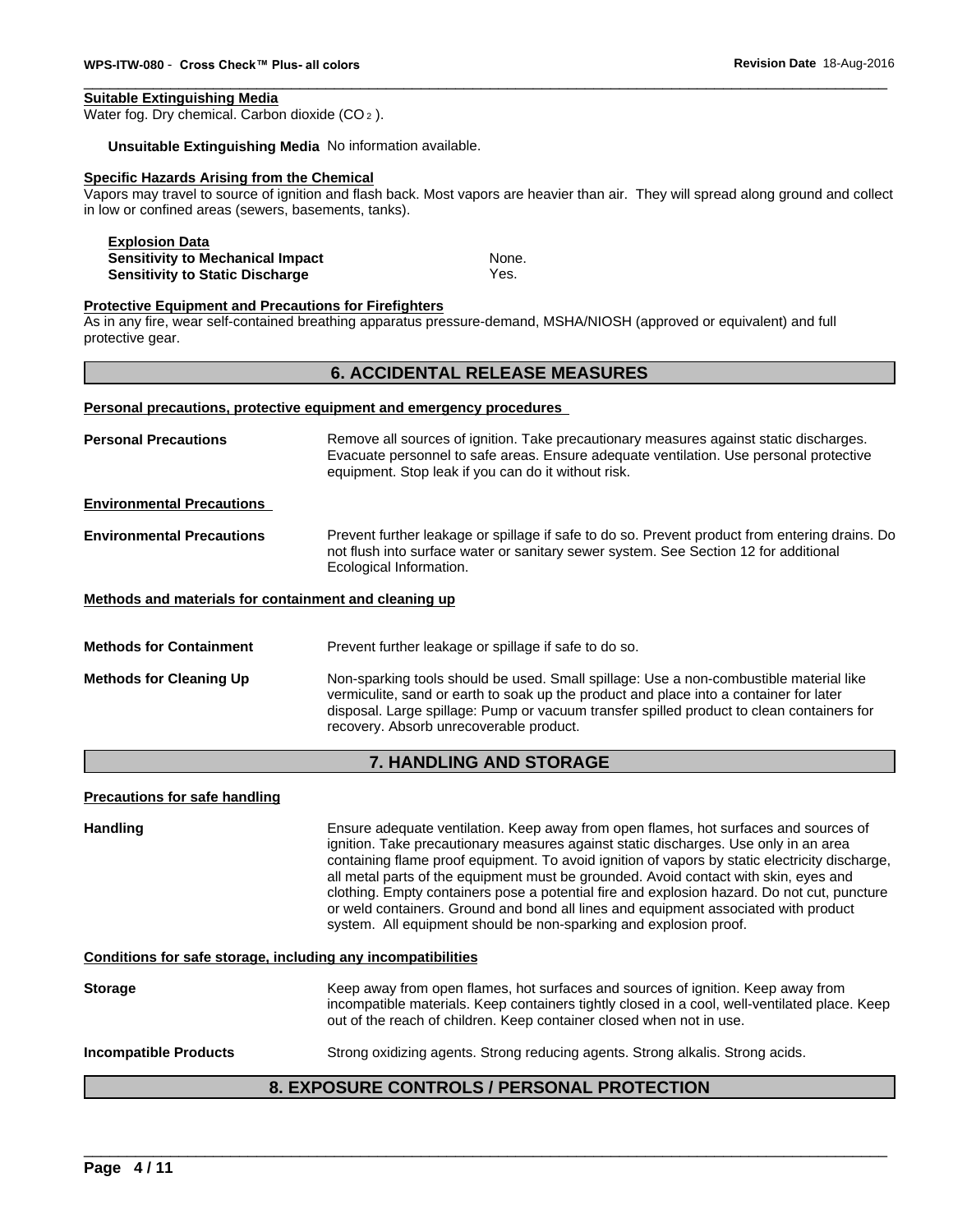# **Control parameters**

### **Exposure Guidelines**

| <b>Chemical Name</b>               | <b>ACGIH TLV</b>                                                                                    | <b>OSHA PEL</b>                                                                                                                                                                                                                              | <b>NIOSH IDLH</b>                                                                            |
|------------------------------------|-----------------------------------------------------------------------------------------------------|----------------------------------------------------------------------------------------------------------------------------------------------------------------------------------------------------------------------------------------------|----------------------------------------------------------------------------------------------|
| Methyl ethyl ketone<br>78-93-3     | STEL: 300 ppm<br>TWA: 200 ppm                                                                       | TWA: 200 ppm<br>TWA: 590 mg/m <sup>3</sup>                                                                                                                                                                                                   | IDLH: 3000 ppm<br>TWA: 200 ppm                                                               |
|                                    |                                                                                                     | (vacated) TWA: 200 ppm<br>(vacated) TWA: 590 mg/m <sup>3</sup><br>(vacated) STEL: 300 ppm                                                                                                                                                    | TWA: 590 mg/m <sup>3</sup><br>STEL: 300 ppm<br>STEL: 885 mg/m <sup>3</sup>                   |
|                                    |                                                                                                     | (vacated) STEL: 885 mg/m <sup>3</sup>                                                                                                                                                                                                        |                                                                                              |
| 1,2,4 Trimethylbenzene<br>95-63-6  | TWA: 25 ppm                                                                                         | (vacated) TWA: 25 ppm<br>(vacated) TWA: 125 mg/m <sup>3</sup>                                                                                                                                                                                | TWA: 25 ppm<br>TWA: 125 mg/m <sup>3</sup>                                                    |
| Kaolin<br>1332-58-7                | TWA: 2 mg/m <sup>3</sup> particulate matter<br>crystalline silica, respirable<br>particulate matter | TWA: 15 mg/m <sup>3</sup> total dust<br>containing no asbestos and <1% $\text{TWA: } 5 \text{ mg/m}^3$ respirable fraction<br>(vacated) TWA: 10 mg/m <sup>3</sup> total<br>dust<br>(vacated) TWA: 5 mg/m <sup>3</sup><br>respirable fraction | TWA: 10 $mq/m3$ total dust<br>TWA: 5 mg/m <sup>3</sup> respirable dust                       |
| Diacetone alcohol<br>123-42-2      | TWA: 50 ppm                                                                                         | TWA: 50 ppm<br>TWA: 240 mg/m <sup>3</sup><br>(vacated) TWA: 50 ppm<br>(vacated) TWA: 240 mg/m <sup>3</sup>                                                                                                                                   | IDLH: 1800 ppm<br>TWA: 50 ppm<br>TWA: 240 mg/m <sup>3</sup>                                  |
| C.I. Pigment Blue 15<br>147-14-8   | TWA: 1 mg/m <sup>3</sup> Cu dust and mist                                                           |                                                                                                                                                                                                                                              | IDLH: 100 mg/m <sup>3</sup> Cu dust and<br>mist<br>TWA: 1 mg/m <sup>3</sup> Cu dust and mist |
| 1,3,5-Trimethylbenzene<br>108-67-8 | TWA: 25 ppm                                                                                         | (vacated) TWA: 25 ppm<br>(vacated) TWA: 125 mg/m <sup>3</sup>                                                                                                                                                                                | TWA: 25 ppm<br>TWA: 125 mg/m <sup>3</sup>                                                    |
| Xylene, mixed isomers<br>1330-20-7 | STEL: 150 ppm<br>TWA: 100 ppm                                                                       | TWA: 100 ppm<br>TWA: 435 mg/m <sup>3</sup><br>(vacated) TWA: 100 ppm<br>(vacated) TWA: 435 mg/m <sup>3</sup><br>(vacated) STEL: 150 ppm<br>(vacated) STEL: 655 mg/m <sup>3</sup>                                                             |                                                                                              |
| Cumene<br>98-82-8                  | TWA: 50 ppm                                                                                         | TWA: 50 ppm<br>TWA: 245 mg/m <sup>3</sup><br>(vacated) TWA: 50 ppm<br>(vacated) TWA: 245 mg/m <sup>3</sup><br>(vacated) S*<br>$S^*$                                                                                                          | IDLH: 900 ppm<br>TWA: 50 ppm<br>TWA: 245 mg/m <sup>3</sup>                                   |
| Quartz<br>14808-60-7               | TWA: 0.025 mg/m <sup>3</sup> respirable<br>particulate matter                                       | 30/(%SiO2+2) mg/m <sup>3</sup> TWA, Total<br>Dust:250/%SiO2+5) mppcf TWA,<br>respirable fraction; 10/(%SiO2+2)<br>mg/m <sup>3</sup> TWA, respirable<br>TWA: $0.1 \text{ mg/m}^3$ (vacated)                                                   | IDLH: 50 mg/m <sup>3</sup> respirable dust<br>TWA: 0.05 mg/m <sup>3</sup> respirable dust    |

*Immediately Dangerous to Life or Health. ACGIH TLV: American Conference of Governmental Industrial Hygienists - Threshold Limit Value. OSHA PEL: Occupational Safety and Health Administration - Permissible Exposure Limits. NIOSH IDLH:*

**Other Exposure Guidelines** Vacated limits revoked by the Court of Appeals decision in AFL-CIO v. OSHA, 965 F.2d 962 (11th Cir., 1992).

# **Appropriate engineering controls**

| <b>Engineering Measures</b> | Showers             |  |
|-----------------------------|---------------------|--|
|                             | Eyewash stations    |  |
|                             | Ventilation systems |  |

# **Individual protection measures, such as personal protective equipment**

| <b>Eye/Face Protection</b><br><b>Skin and Body Protection</b><br><b>Respiratory Protection</b> | Goggles.<br>Chemical resistant gloves. Risk of contact: Boots. Apron.<br>No special protective equipment required. If exposure limits are exceeded or irritation is<br>experienced, NIOSH/MSHA approved respiratory protection should be worn. |  |
|------------------------------------------------------------------------------------------------|------------------------------------------------------------------------------------------------------------------------------------------------------------------------------------------------------------------------------------------------|--|
| <b>Hygiene Measures</b>                                                                        | When using, do not eat, drink or smoke. Provide regular cleaning of equipment, work area<br>and clothing.                                                                                                                                      |  |
|                                                                                                | <b>9. PHYSICAL AND CHEMICAL PROPERTIES</b>                                                                                                                                                                                                     |  |
|                                                                                                |                                                                                                                                                                                                                                                |  |

# **9. PHYSICAL AND CHEMICAL PROPERTIES**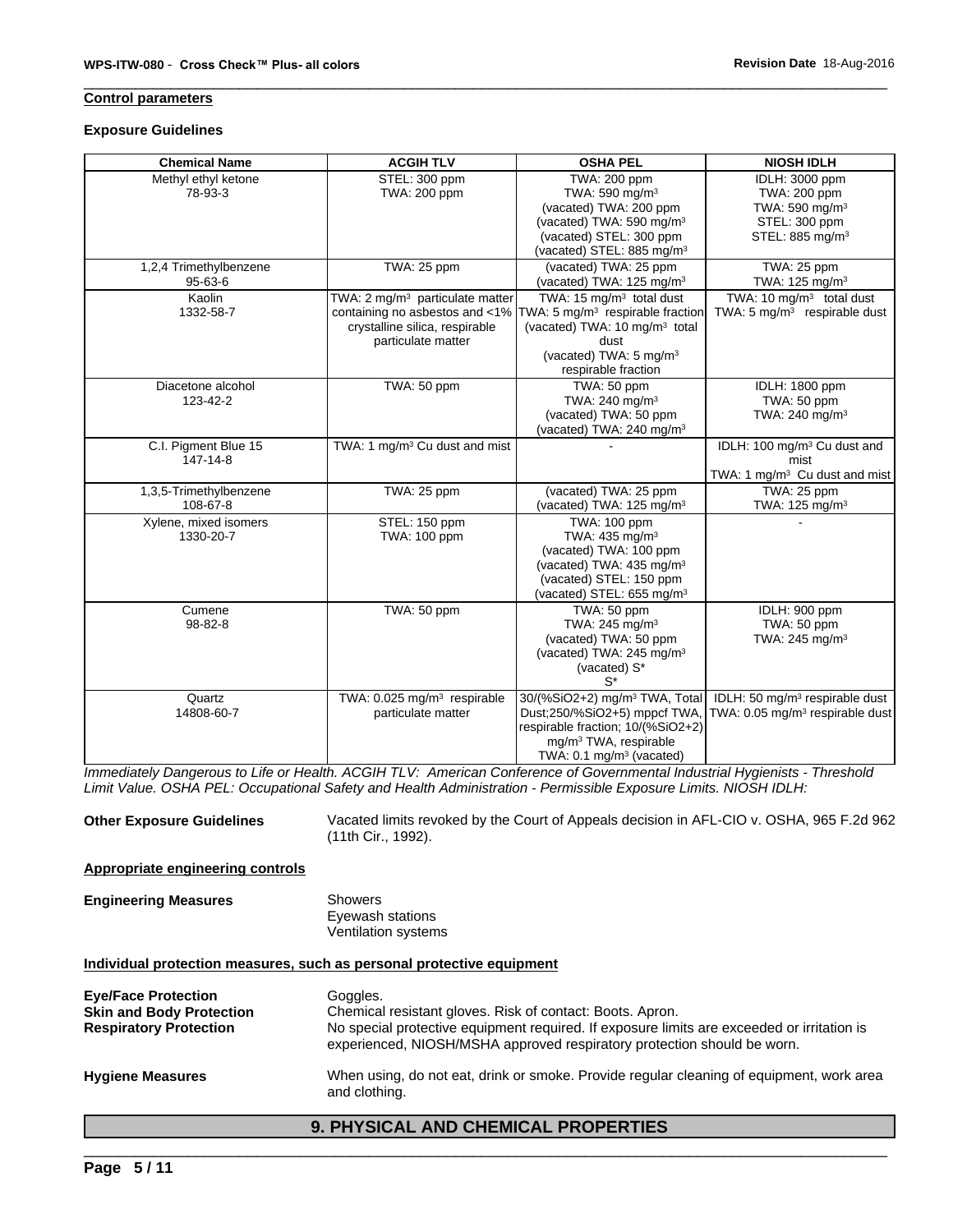# **Information on basic physical and chemical properties**

| <b>Physical State</b>                                   | Viscous liquid.         | Appearance                                                          | Opaque, Varies.           |  |
|---------------------------------------------------------|-------------------------|---------------------------------------------------------------------|---------------------------|--|
| Odor                                                    | Mild.                   | <b>Odor Threshold</b>                                               | No information available. |  |
| <b>Property</b>                                         | <b>Values</b>           | Remarks/ - Method                                                   |                           |  |
| рH                                                      | No data available       | None known                                                          |                           |  |
| <b>Melting Point/Range</b>                              | No data available       | None known                                                          |                           |  |
| <b>Boiling Point/Boiling Range</b>                      | 87.8 °C / 190 °F        | None known                                                          |                           |  |
| <b>Flash Point</b>                                      | 0.56 °C / 33 °F         | Tag closed cup                                                      |                           |  |
| <b>Evaporation rate</b>                                 |                         | None known                                                          |                           |  |
| <b>Flammability (solid, gas)</b>                        | No data available       | None known                                                          |                           |  |
| <b>Flammability Limits in Air</b>                       |                         |                                                                     |                           |  |
| upper flammability limit                                | 11.0                    |                                                                     |                           |  |
| lower flammability limit                                | 1.00                    |                                                                     |                           |  |
| <b>Vapor Pressure</b>                                   | No data available       | None known                                                          |                           |  |
| <b>Vapor Density</b>                                    | $> 1$ (air = 1)         | None known                                                          |                           |  |
| <b>Specific Gravity</b>                                 | $> 1$ (@ 21.1° C/70° F) | None known                                                          |                           |  |
| <b>Water Solubility</b>                                 | Negligible              | None known                                                          |                           |  |
| Solubility in other solvents                            | No data available       | None known                                                          |                           |  |
| Partition coefficient: n-octanol/waterNo data available |                         | None known                                                          |                           |  |
| <b>Autoignition Temperature</b>                         | No data available       | None known                                                          |                           |  |
| <b>Decomposition Temperature</b>                        | No data available       | None known                                                          |                           |  |
| <b>Viscosity</b>                                        | No data available       | None known                                                          |                           |  |
| <b>Flammable Properties</b>                             |                         | HIGHLY FLAMMABLE: Will be easily ignited by heat, sparks or flames. |                           |  |
| <b>Explosive Properties</b>                             | No data available       |                                                                     |                           |  |
| <b>Oxidizing Properties</b>                             | No data available       |                                                                     |                           |  |
| <b>Other information</b>                                |                         |                                                                     |                           |  |
| <b>VOC Content (%)</b>                                  | B139M Pink: 49.65%      |                                                                     |                           |  |
|                                                         | B143M Yellow: 49.65%    |                                                                     |                           |  |
|                                                         | B146M Blue: 49.67%      |                                                                     |                           |  |
| VOC (g/l)                                               | B139M Pink: 508 g/L     |                                                                     |                           |  |
|                                                         | B143M Yellow: 510 g/L   |                                                                     |                           |  |
|                                                         | B146M Blue: 512 g/L     |                                                                     |                           |  |

# **10. STABILITY AND REACTIVITY**

 $\overline{\phantom{a}}$  ,  $\overline{\phantom{a}}$  ,  $\overline{\phantom{a}}$  ,  $\overline{\phantom{a}}$  ,  $\overline{\phantom{a}}$  ,  $\overline{\phantom{a}}$  ,  $\overline{\phantom{a}}$  ,  $\overline{\phantom{a}}$  ,  $\overline{\phantom{a}}$  ,  $\overline{\phantom{a}}$  ,  $\overline{\phantom{a}}$  ,  $\overline{\phantom{a}}$  ,  $\overline{\phantom{a}}$  ,  $\overline{\phantom{a}}$  ,  $\overline{\phantom{a}}$  ,  $\overline{\phantom{a}}$ 

# **Reactivity**

No data available.

# **Chemical stability**

Stable under recommended storage conditions.

# **Possibility of hazardous reactions**

None under normal processing.

# **Hazardous Polymerization**

Hazardous polymerization does not occur.

# **Conditions to avoid**

Heat, flames and sparks. Incompatible products.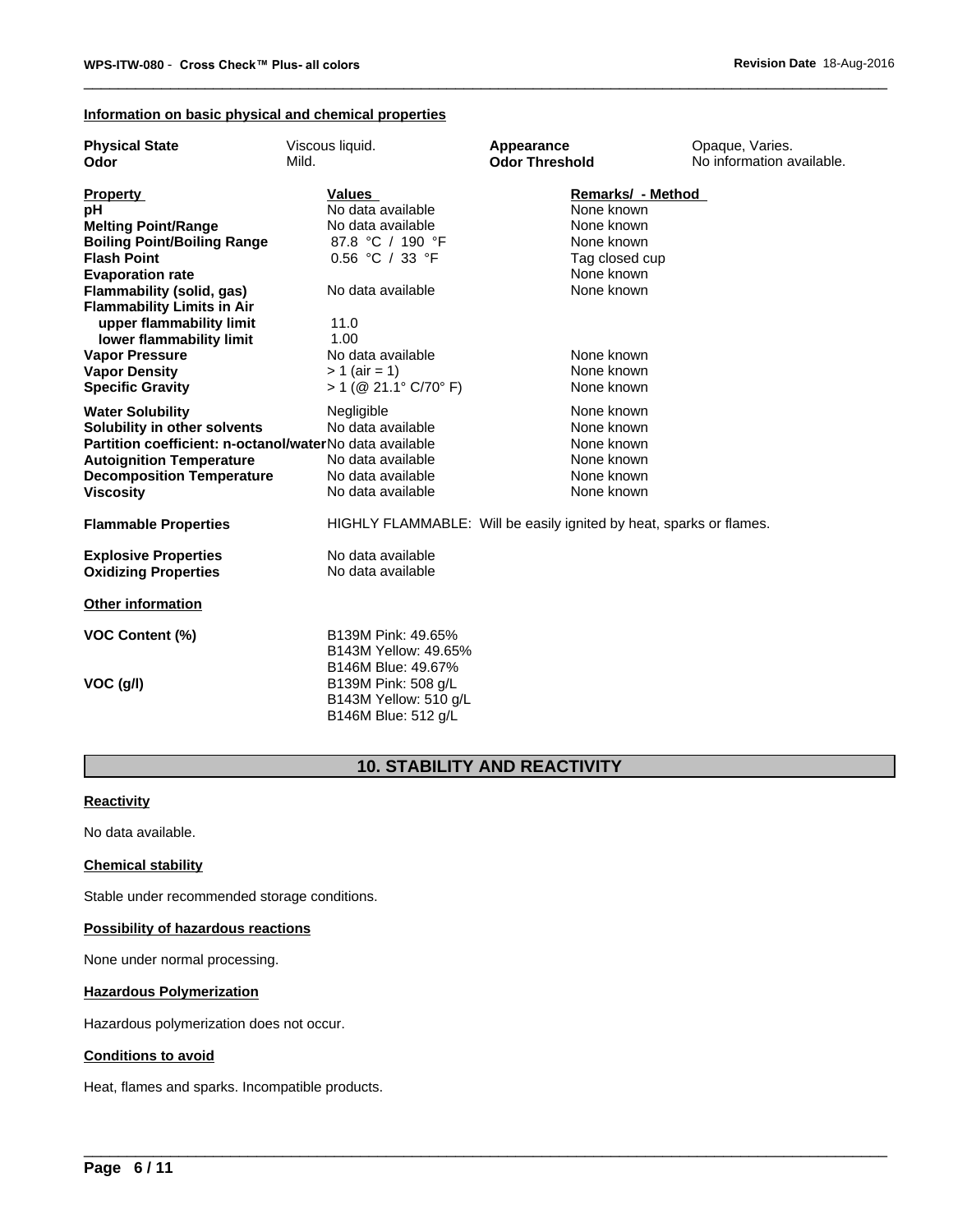# **Incompatible materials**

Strong oxidizing agents. Strong reducing agents. Strong alkalis. Strong acids.

# **Hazardous decomposition products**

Carbon oxides. Soot. Smoke.

# **11. TOXICOLOGICAL INFORMATION**

# **Information on likely routes of exposure**

| Inhalation of vapors in high concentration may cause irritation of respiratory system. May<br>cause drowsiness and dizziness. |
|-------------------------------------------------------------------------------------------------------------------------------|
|                                                                                                                               |
| Causes serious eye irritation.                                                                                                |
| May be harmful in contact with skin. Repeated exposure may cause skin dryness or<br>cracking.                                 |
| May be harmful if swallowed. Ingestion may cause nausea and vomiting.                                                         |
|                                                                                                                               |

| <b>Chemical Name</b>              | LD50 Oral                         | <b>LD50 Dermal</b>               | <b>LC50 Inhalation</b>                       |
|-----------------------------------|-----------------------------------|----------------------------------|----------------------------------------------|
| Methyl ethyl ketone               | $= 2483$ mg/kg (Rat) = 2737 mg/kg | $= 6480$ mg/kg (Rabbit) = 5000   | 23500 mg/m <sup>3</sup>                      |
|                                   | Rat)                              | mg/kg (Rabbit)                   |                                              |
| 1,2,4 Trimethylbenzene            | $=$ 3280 mg/kg (Rat)              | $>$ 3160 mg/kg (Rabbit)          | $= 18$ g/m <sup>3</sup> (Rat) 4 h            |
| Petroleum naphtha, light aromatic | $= 8400$ mg/kg (Rat)              | $>$ 2000 mg/kg (Rabbit)          | $= 3400$ ppm (Rat) 4 h                       |
| Diacetone alcohol                 | $>$ 4 g/kg (Rat)                  | $= 13630$ mg/kg (Rabbit) = 13500 | $> 7.23$ g/m <sup>3</sup> (Rat) 8 h          |
|                                   |                                   | mg/kg (Rabbit)                   |                                              |
| 1,3,5-Trimethylbenzene            | $= 5000$ mg/kg (Rat)              |                                  | $= 24$ g/m <sup>3</sup> (Rat) 4 h            |
| Cumene                            | $= 1400$ mg/kg (Rat)              | $= 12300 \mu L/kg$ (Rabbit)      | $=$ 39000 mg/m <sup>3</sup> (Rat) 4 h > 3577 |
|                                   |                                   |                                  | ppm (Rat) 6 h                                |

### **Symptoms related to the physical, chemical and toxicological characteristics**

**Symptoms** No information available.

### **Delayed and immediate effects and also chronic effects from short and long term exposure**

# **Sensitization** No information available.

**Mutagenic Effects** Contains a known or suspected mutagen. May cause genetic defects.

**Carcinogenicity** Contains a known or suspected carcinogen. Suspected of causing cancer The table below indicates whether each agency has listed any ingredient as a carcinogen.

 $\overline{\phantom{a}}$  ,  $\overline{\phantom{a}}$  ,  $\overline{\phantom{a}}$  ,  $\overline{\phantom{a}}$  ,  $\overline{\phantom{a}}$  ,  $\overline{\phantom{a}}$  ,  $\overline{\phantom{a}}$  ,  $\overline{\phantom{a}}$  ,  $\overline{\phantom{a}}$  ,  $\overline{\phantom{a}}$  ,  $\overline{\phantom{a}}$  ,  $\overline{\phantom{a}}$  ,  $\overline{\phantom{a}}$  ,  $\overline{\phantom{a}}$  ,  $\overline{\phantom{a}}$  ,  $\overline{\phantom{a}}$ 

| ^1.<br>----<br>Name<br>…ner | CGII | AD<br>IAR. | $\sim$                                 | ∩cւ |
|-----------------------------|------|------------|----------------------------------------|-----|
| Cumene                      |      | irour      | Anticipatec<br>conch<br>ונו הו<br>ונונ |     |

# **IARC: (International Agency for Research on Cancer)**

Group 2B - Possibly Carcinogenic to Humans

| <b>Reproductive Toxicity</b>    | No information available.                                            |
|---------------------------------|----------------------------------------------------------------------|
| <b>STOT - single exposure</b>   | No information available.                                            |
| <b>STOT - repeated exposure</b> | No information available.                                            |
| <b>Chronic Toxicity</b>         | Avoid repeated exposure.                                             |
| <b>Target Organ Effects</b>     | Central nervous system (CNS). Eyes. Liver. Respiratory system. Skin. |
| <b>Aspiration Hazard</b>        | No information available.                                            |

| Numerical measures of toxicity - Product |                                                                               |  |  |  |
|------------------------------------------|-------------------------------------------------------------------------------|--|--|--|
| <b>Acute Toxicity</b>                    | 64% of the mixture consists of ingredient(s) of unknown toxicity.             |  |  |  |
|                                          | The following values are calculated based on chapter 3.1 of the GHS document: |  |  |  |
| LD50 Oral                                | 3100 mg/kg; Acute toxicity estimate                                           |  |  |  |
| <b>LD50 Dermal</b>                       | 6773 mg/kg; Acute toxicity estimate                                           |  |  |  |
| <b>Inhalation</b>                        |                                                                               |  |  |  |
| dust/mist                                | 22.93 mg/L; Acute toxicity estimate                                           |  |  |  |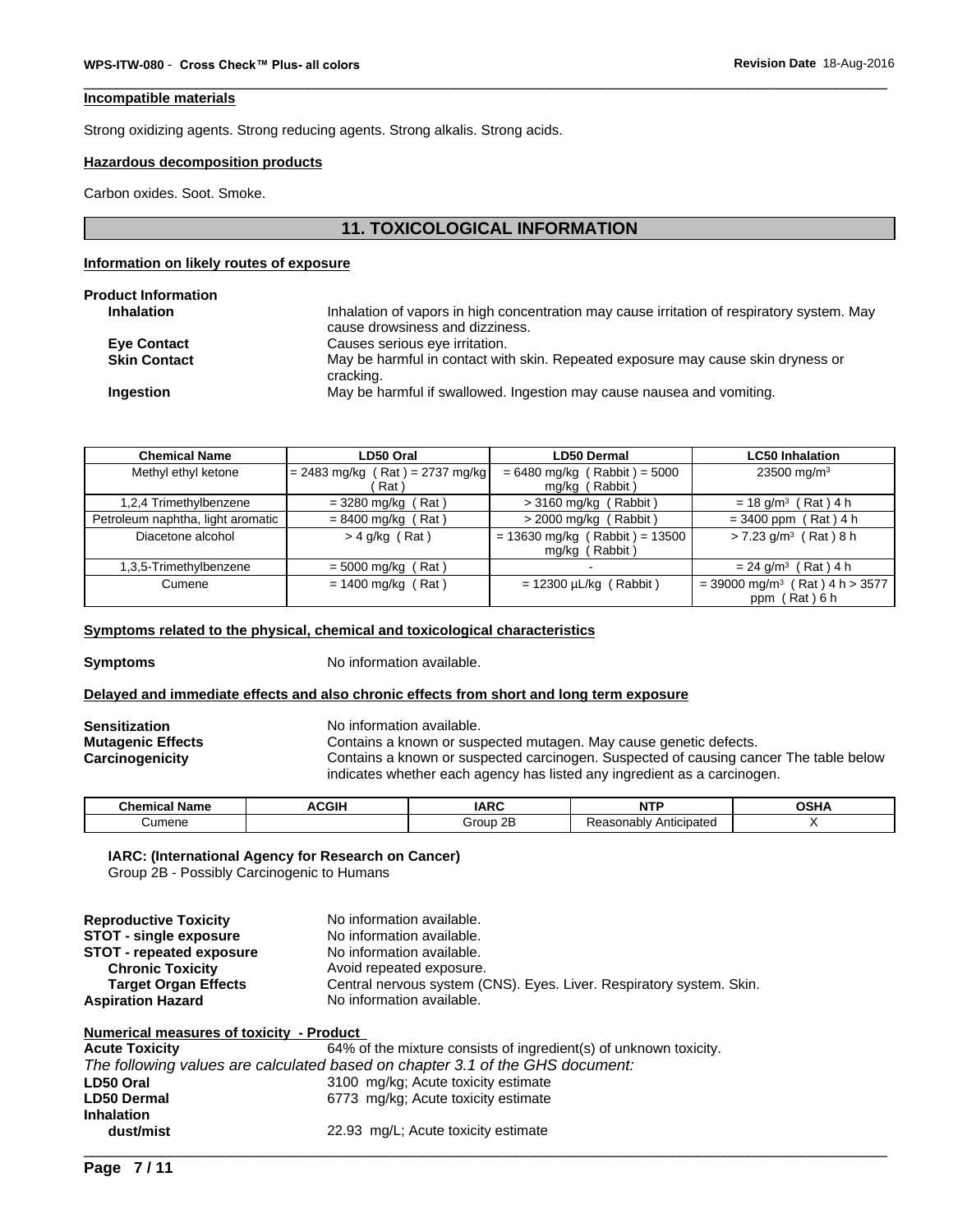# **12. ECOLOGICAL INFORMATION**

# **Ecotoxicity**

Harmful to aquatic life with long lasting effects.

| <b>Chemical Name</b>                               | <b>Toxicity to Algae</b>                                        | <b>Toxicity to Fish</b>                                                                                                                                                                                                                                                | <b>Toxicity to</b><br><b>Microorganisms</b>                                                                  | Daphnia Magna (Water<br>Flea)                                                                                                                      |
|----------------------------------------------------|-----------------------------------------------------------------|------------------------------------------------------------------------------------------------------------------------------------------------------------------------------------------------------------------------------------------------------------------------|--------------------------------------------------------------------------------------------------------------|----------------------------------------------------------------------------------------------------------------------------------------------------|
| Methyl ethyl ketone<br>78-93-3                     |                                                                 | LC50 96 h: 3130 - 3320<br>mg/L flow-through<br>(Pimephales promelas)                                                                                                                                                                                                   | $EC50 = 3403$ mg/L 30 min<br>$EC50 = 3426$ mg/L 5 min                                                        | EC50 48 h: 4025 - 6440<br>mg/L Static (Daphnia<br>magna) EC50 48 h: = $5091$<br>mg/L (Daphnia magna)<br>EC50 48 h: $>$ 520 mg/L<br>(Daphnia magna) |
| 1,2,4 Trimethylbenzene<br>$95 - 63 - 6$            |                                                                 | LC50 96 h: 7.19 - 8.28 mg/L<br>flow-through (Pimephales<br>promelas)                                                                                                                                                                                                   |                                                                                                              | EC50 48 h: = $6.14$ mg/L<br>(Daphnia magna)                                                                                                        |
| Petroleum naphtha, light<br>aromatic<br>64742-95-6 |                                                                 | LC50 96 h: = $9.22$ mg/L<br>(Oncorhynchus mykiss)                                                                                                                                                                                                                      |                                                                                                              | EC50 48 h: = $6.14$ mg/L<br>(Daphnia magna)                                                                                                        |
| Diacetone alcohol<br>123-42-2                      |                                                                 | LC50 96 h: = 420 mg/L<br>(Lepomis macrochirus) LC50<br>96 h: = $420$ mg/L static<br>(Lepomis macrochirus)                                                                                                                                                              |                                                                                                              | EC50 24 h: = 8750 mg/L<br>(Daphnia magna)                                                                                                          |
| C.I. Pigment Blue 15<br>147-14-8                   |                                                                 | LC50 48 h: $> 100$ mg/L static<br>(Oryzias latipes)                                                                                                                                                                                                                    |                                                                                                              |                                                                                                                                                    |
| 1,3,5-Trimethylbenzene<br>108-67-8                 |                                                                 | LC50 96 h: = $3.48$ mg/L<br>(Pimephales promelas)<br>LC50 96 h: = $7.72$ mg/L<br>flow-through (Pimephales<br>promelas)                                                                                                                                                 |                                                                                                              | EC50 24 h: = 50 mg/L<br>(Daphnia magna)                                                                                                            |
| Cumene<br>98-82-8                                  | EC50 72 h: = $2.6$ mg/L<br>(Pseudokirchneriella<br>subcapitata) | LC50 96 h: 6.04 - 6.61 mg/L<br>flow-through (Pimephales<br>promelas) LC50 96 h: $= 2.7$<br>mg/L semi-static<br>(Oncorhynchus mykiss)<br>LC50 96 h: = $4.8$ mg/L<br>flow-through (Oncorhynchus<br>mykiss) LC50 96 h: = 5.1<br>mg/L semi-static (Poecilia<br>reticulata) | $EC50 = 0.89$ mg/L 5 min<br>$EC50 = 1.10$ mg/L 15 min<br>$EC50 = 1.48$ mg/L 30 min<br>$EC50 = 172$ mg/L 24 h | EC50 48 h: 7.9 - 14.1 mg/L<br>Static (Daphnia magna)<br>EC50 48 h: = $0.6$ mg/L<br>(Daphnia magna)                                                 |

**Persistence and Degradability** No information available.

**Bioaccumulation** No information available.

| <b>Chemical Name</b>   | Log Pow |
|------------------------|---------|
| Methyl ethyl ketone    | 0.29    |
| 1,2,4 Trimethylbenzene | 3.63    |
| Diacetone alcohol      | 1.03    |
| C.I. Pigment Blue 15   | 6.6     |
| Cumene                 |         |

**Other Adverse Effects**

# No information available.

# **13. DISPOSAL CONSIDERATIONS**

**Waste Disposal Methods** This material, as supplied, is not a hazardous waste according to Federal regulations (40 CFR 261). This material could become a hazardous waste if it is mixed with or otherwise comes in contact with a hazardous waste, if chemical additions are made to this material, or if the material is processed or otherwise altered. Consult 40 CFR 261 to determine whether the altered material is a hazardous waste. Consult the appropriate state, regional, or local regulations for additional requirements. \_\_\_\_\_\_\_\_\_\_\_\_\_\_\_\_\_\_\_\_\_\_\_\_\_\_\_\_\_\_\_\_\_\_\_\_\_\_\_\_\_\_\_\_\_\_\_\_\_\_\_\_\_\_\_\_\_\_\_\_\_\_\_\_\_\_\_\_\_\_\_\_\_\_\_\_\_\_\_\_\_\_\_\_\_\_\_\_\_\_\_\_\_ **Contaminated Packaging** Do not re-use empty containers.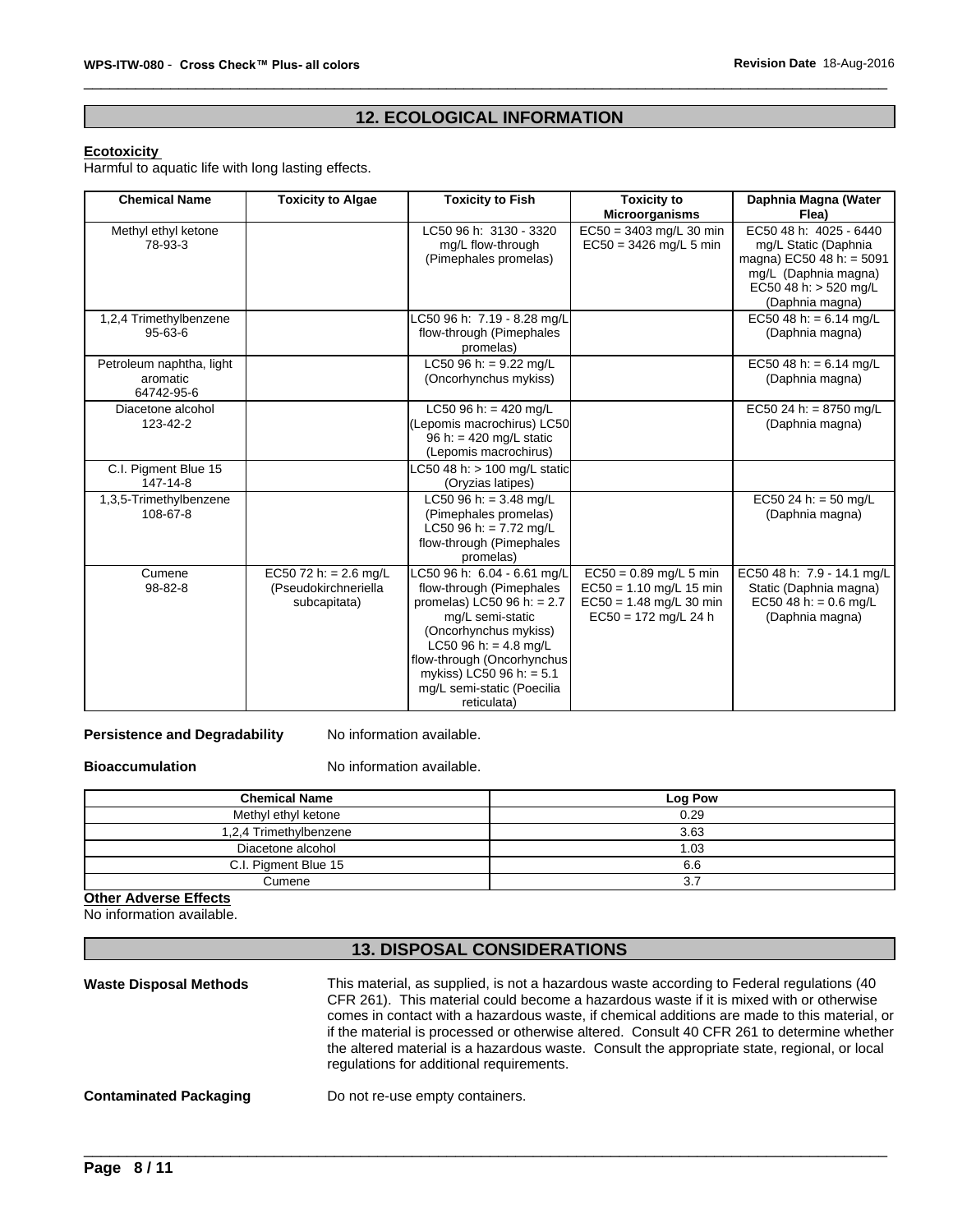# \_\_\_\_\_\_\_\_\_\_\_\_\_\_\_\_\_\_\_\_\_\_\_\_\_\_\_\_\_\_\_\_\_\_\_\_\_\_\_\_\_\_\_\_\_\_\_\_\_\_\_\_\_\_\_\_\_\_\_\_\_\_\_\_\_\_\_\_\_\_\_\_\_\_\_\_\_\_\_\_\_\_\_\_\_\_\_\_\_\_\_\_\_ **WPS-ITW-080** - **CrossCheck™ Plus-allcolors Revision Date** 18-Aug-2016 **US EPA Waste Number** U055 U159 U239

| <b>Chemical Name</b>                 | <b>RCRA</b>       | <b>RCRA - Basis for Listing</b>          | <b>RCRA - D Series Wastes</b>      | <b>RCRA - U Series Wastes</b> |
|--------------------------------------|-------------------|------------------------------------------|------------------------------------|-------------------------------|
| Methyl ethyl ketone -<br>78-93-3     | waste number U159 | Included in waste streams:<br>F005, F039 | $= 200.0$ mg/L regulatory<br>level | U159                          |
| Xylene, mixed isomers -<br>1330-20-7 |                   | Included in waste stream:<br>F039        |                                    | U239                          |
| Cumene - 98-82-8                     |                   |                                          |                                    | U055                          |

This product contains one or more substances that are listed with the State of California as a hazardous waste.

| <b>Chemical Name</b>  | <b>California Hazardous Waste</b> |
|-----------------------|-----------------------------------|
| Methyl ethyl ketone   | Toxic<br>Ignitable                |
| C.I. Pigment Blue 15  | Toxic                             |
| Xylene, mixed isomers | Toxic<br>Ignitable                |
| Cumene                | Toxic<br>Ignitable                |

# **14. TRANSPORT INFORMATION**

| <b>DOT</b><br><b>UN-Number</b><br>Proper shipping name<br><b>Hazard Class</b><br><b>Packing Group</b><br><b>Description</b><br><b>Emergency Response Guide</b><br><b>Number</b> | <b>UN1993</b><br>Flammable liquids, n.o.s.<br>3<br>Ш<br>UN1993, Flammable liquids, n.o.s. (Methyl ethyl ketone, 1,2,4 Trimethylbenzene), 3, II<br>128         |
|---------------------------------------------------------------------------------------------------------------------------------------------------------------------------------|---------------------------------------------------------------------------------------------------------------------------------------------------------------|
| <b>TDG</b><br><b>UN-Number</b><br><b>Proper Shipping Name</b><br><b>Hazard Class</b><br><b>Packing Group</b><br><b>Description</b>                                              | <b>UN1993</b><br>Flammable liquid, n.o.s.<br>3<br>$\mathbf{H}$<br>UN1993, Flammable liquid, n.o.s. (Methyl ethyl ketone, 1,2,4 Trimethylbenzene), 3, II       |
| MEX<br><b>UN-Number</b><br><b>Proper Shipping Name</b><br><b>Hazard Class</b><br><b>Packing Group</b><br><b>Description</b>                                                     | <b>UN1993</b><br>Flammable liquid, n.o.s.<br>3<br>Ш<br>UN1993, Flammable liquid, n.o.s. (Methyl ethyl ketone, 1,2,4 Trimethylbenzene), 3, II                  |
| <b>ICAO</b><br><b>UN-Number</b><br>Proper shipping name<br><b>Hazard Class</b><br><b>Packing Group</b><br><b>Description</b>                                                    | <b>UN1993</b><br>Flammable liquid, n.o.s.<br>3<br>$\mathbf{H}$<br>UN1993, Flammable liquid, n.o.s. (Methyl ethyl ketone, 1,2,4 Trimethylbenzene), 3, II       |
| <b>IATA</b><br><b>UN-Number</b><br><b>Proper Shipping Name</b><br><b>Hazard Class</b><br><b>Packing Group</b><br><b>ERG Code</b><br><b>Description</b>                          | <b>UN1993</b><br>Flammable liquid, n.o.s.<br>3<br>$\mathbf{H}$<br>3H<br>UN1993, Flammable liquid, n.o.s. (Methyl ethyl ketone, 1,2,4 Trimethylbenzene), 3, II |
| <b>IMDG/IMO</b>                                                                                                                                                                 |                                                                                                                                                               |

 $\overline{\phantom{a}}$  ,  $\overline{\phantom{a}}$  ,  $\overline{\phantom{a}}$  ,  $\overline{\phantom{a}}$  ,  $\overline{\phantom{a}}$  ,  $\overline{\phantom{a}}$  ,  $\overline{\phantom{a}}$  ,  $\overline{\phantom{a}}$  ,  $\overline{\phantom{a}}$  ,  $\overline{\phantom{a}}$  ,  $\overline{\phantom{a}}$  ,  $\overline{\phantom{a}}$  ,  $\overline{\phantom{a}}$  ,  $\overline{\phantom{a}}$  ,  $\overline{\phantom{a}}$  ,  $\overline{\phantom{a}}$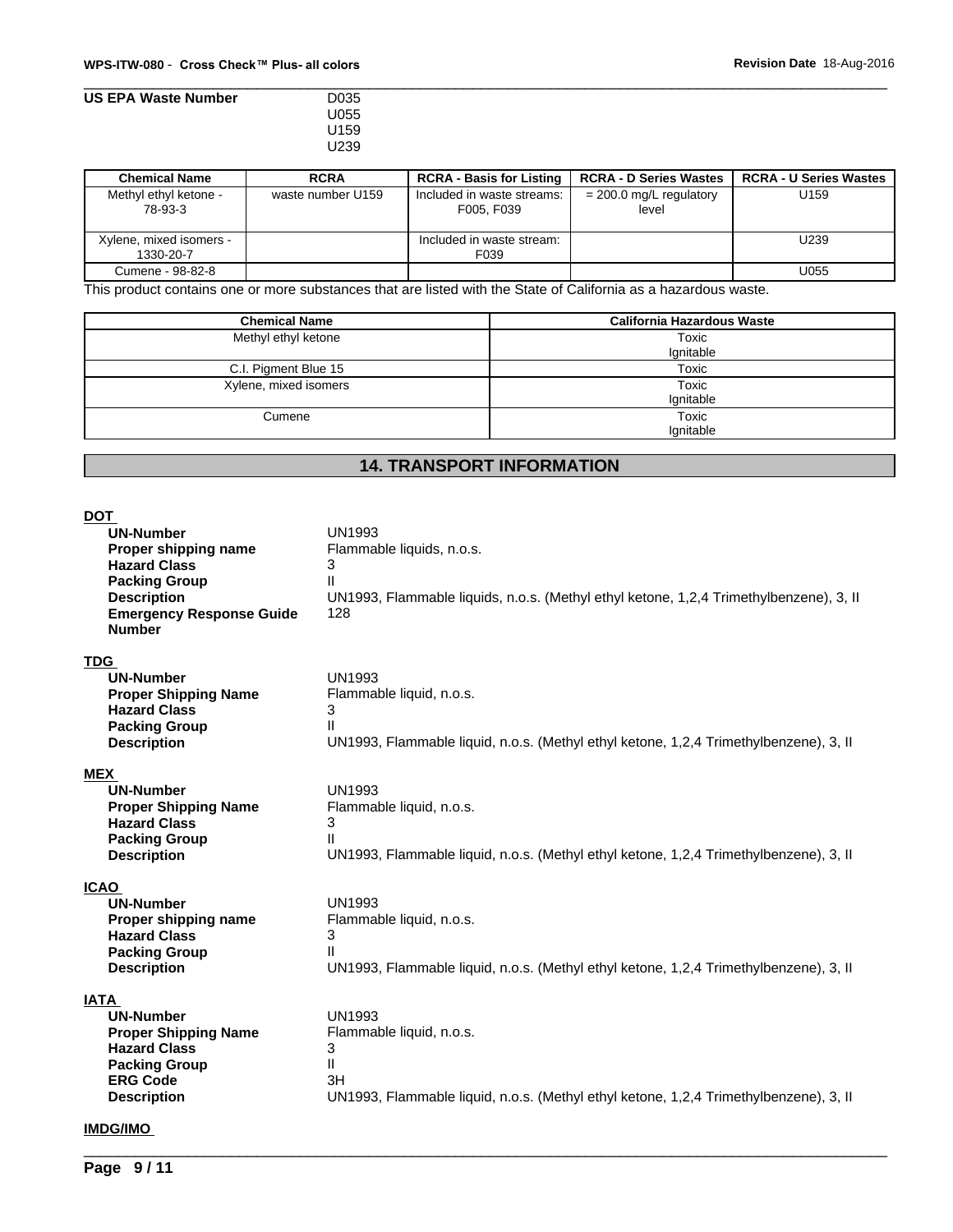| <b>UN-Number</b><br><b>Proper Shipping Name</b><br><b>Hazard Class</b><br><b>Packing Group</b><br>EmS No.<br><b>Description</b> | <b>UN1993</b><br>Flammable liquid, n.o.s.<br>3<br>$\mathbf{I}$<br>$F-E$ , S-E<br>UN1993, Flammable liquid, n.o.s. (Methyl ethyl ketone, 1,2,4 Trimethylbenzene), 3, II,<br>$(0.56^{\circ}$ C c.c.) |
|---------------------------------------------------------------------------------------------------------------------------------|----------------------------------------------------------------------------------------------------------------------------------------------------------------------------------------------------|
| <b>RID</b>                                                                                                                      |                                                                                                                                                                                                    |
| <b>UN-Number</b>                                                                                                                | <b>UN1993</b>                                                                                                                                                                                      |
| <b>Proper Shipping Name</b><br><b>Hazard Class</b>                                                                              | Flammable liquid, n.o.s.<br>3                                                                                                                                                                      |
| <b>Packing Group</b>                                                                                                            | $\mathbf{H}$                                                                                                                                                                                       |
| <b>Classification Code</b>                                                                                                      | F <sub>1</sub>                                                                                                                                                                                     |
| <b>Description</b>                                                                                                              | UN1993, Flammable liquid, n.o.s. (Methyl ethyl ketone, 1,2,4 Trimethylbenzene), 3, II                                                                                                              |
| <b>ADR</b>                                                                                                                      |                                                                                                                                                                                                    |
| <b>UN-Number</b>                                                                                                                | <b>UN1993</b>                                                                                                                                                                                      |
| <b>Proper Shipping Name</b>                                                                                                     | Flammable liquid, n.o.s.                                                                                                                                                                           |
| <b>Hazard Class</b>                                                                                                             | 3                                                                                                                                                                                                  |
| <b>Packing Group</b><br><b>Classification Code</b>                                                                              | Ш<br>F <sub>1</sub>                                                                                                                                                                                |
| <b>Tunnel Restriction Code</b>                                                                                                  | (D/E)                                                                                                                                                                                              |
| <b>Description</b>                                                                                                              | UN1993, Flammable liquid, n.o.s. (Methyl ethyl ketone, 1,2,4 Trimethylbenzene), 3, II, (D/E)                                                                                                       |
| <b>ADN</b>                                                                                                                      |                                                                                                                                                                                                    |
| <b>Proper Shipping Name</b>                                                                                                     | Flammable liquid, n.o.s.                                                                                                                                                                           |
| <b>Hazard Class</b>                                                                                                             | 3                                                                                                                                                                                                  |
| <b>Packing Group</b>                                                                                                            | Ш                                                                                                                                                                                                  |
| <b>Classification Code</b>                                                                                                      | F <sub>1</sub>                                                                                                                                                                                     |
| <b>Special Provisions</b>                                                                                                       | 274, 601, 640D                                                                                                                                                                                     |
| <b>Description</b><br><b>Limited Quantity</b>                                                                                   | UN1993, Flammable liquid, n.o.s. (Methyl ethyl ketone, 1,2,4 Trimethylbenzene), 3, II<br>1 <sub>L</sub>                                                                                            |
| <b>Ventilation</b>                                                                                                              | <b>VE01</b>                                                                                                                                                                                        |
|                                                                                                                                 |                                                                                                                                                                                                    |
|                                                                                                                                 | <b>15. REGULATORY INFORMATION</b>                                                                                                                                                                  |

| International Inventories |                |
|---------------------------|----------------|
| <b>TSCA</b>               | Complies       |
| <b>DSL</b>                | Not determined |

# **Legend**

**TSCA** - United States Toxic Substances Control Act Section 8(b) Inventory **DSL/NDSL** - Canadian Domestic Substances List/Non-Domestic Substances List

# **U.S. Federal Regulations**

Section 313 of Title III of the Superfund Amendments and Reauthorization Act of 1986 (SARA). This product contains a chemical or chemicals which are subject to the reporting requirements of the Act and Title 40 of the Code of Federal Regulations, Part 372:

| <b>Chemical Name</b>                               | <b>CAS-No</b>                       | Weight % | <b>SARA 313</b><br>Threshold<br>Values % |
|----------------------------------------------------|-------------------------------------|----------|------------------------------------------|
| $\sim$<br>imethvlbenzene<br>$\overline{ }$<br>$-1$ | $95 - 6.$<br>$\sim$ $\sim$<br>-63-6 |          | . . v                                    |

# **SARA 311/312 Hazard Categories**

| <b>Acute Health Hazard</b>               | Yes |
|------------------------------------------|-----|
| <b>Chronic Health Hazard</b>             | Yes |
| <b>Fire Hazard</b>                       | Yes |
| <b>Sudden Release of Pressure Hazard</b> | No  |
| <b>Reactive Hazard</b>                   | No  |

# **Clean Water Act**

This product contains the following substances which are regulated pollutants pursuant to the Clean Water Act (40 CFR 122.21 and 40 CFR 122.42):

 $\overline{\phantom{a}}$  ,  $\overline{\phantom{a}}$  ,  $\overline{\phantom{a}}$  ,  $\overline{\phantom{a}}$  ,  $\overline{\phantom{a}}$  ,  $\overline{\phantom{a}}$  ,  $\overline{\phantom{a}}$  ,  $\overline{\phantom{a}}$  ,  $\overline{\phantom{a}}$  ,  $\overline{\phantom{a}}$  ,  $\overline{\phantom{a}}$  ,  $\overline{\phantom{a}}$  ,  $\overline{\phantom{a}}$  ,  $\overline{\phantom{a}}$  ,  $\overline{\phantom{a}}$  ,  $\overline{\phantom{a}}$